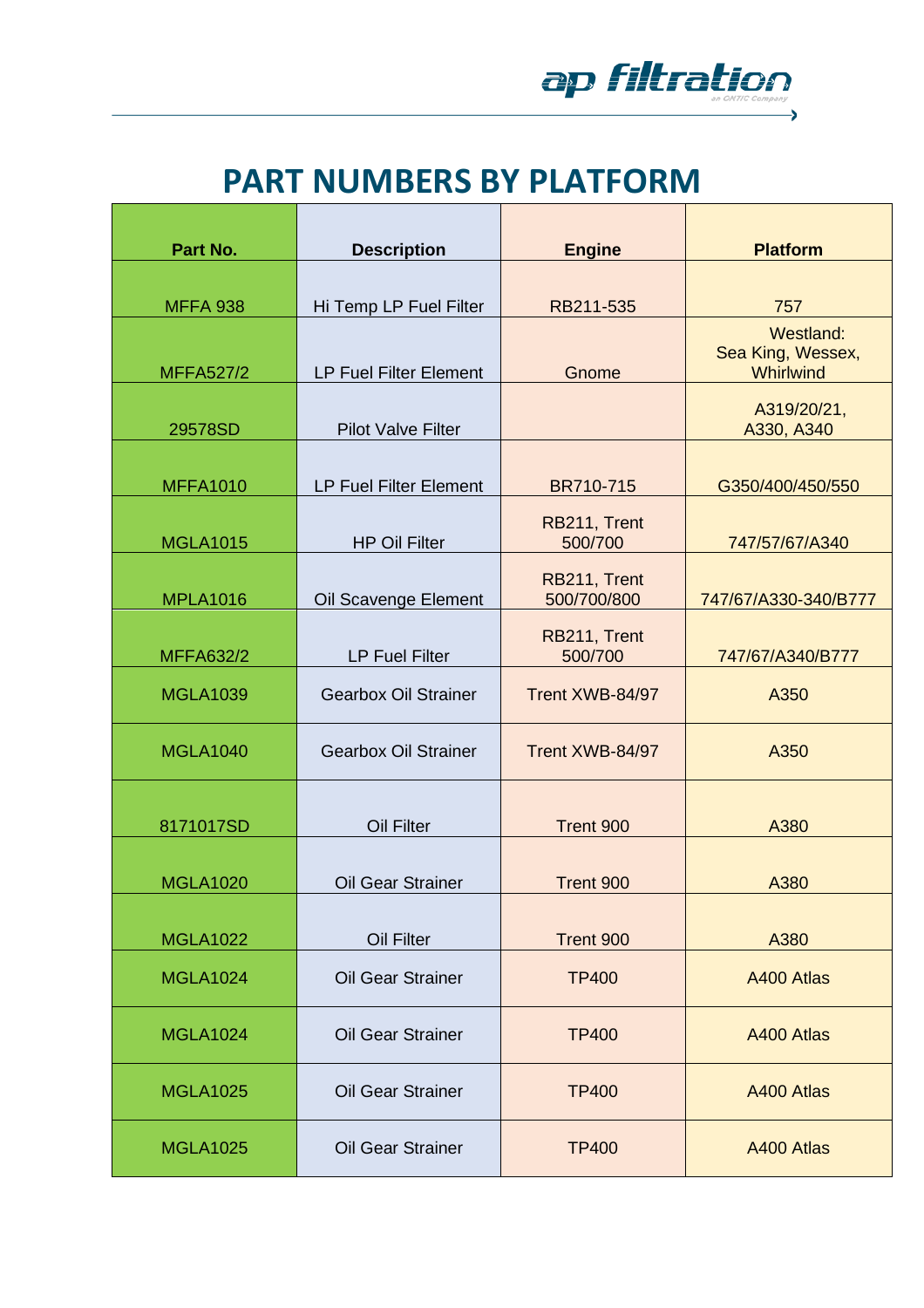

| <b>MGLA1026</b> | <b>Oil Gear Strainer</b>        | <b>TP400</b>      | A400 Atlas      |
|-----------------|---------------------------------|-------------------|-----------------|
| <b>MGLA1026</b> | <b>Oil Gear Strainer</b>        | <b>TP400</b>      | A400 Atlas      |
| <b>MPHA1012</b> | <b>HAL Powerpack</b>            |                   | <b>ALH/LCH</b>  |
| <b>MPHA1019</b> | <b>HAL Powerpack</b>            |                   | <b>ALH/LCH</b>  |
| MPA33728        | Seal                            |                   | Apache/Wildcat  |
| MPA33732        | Seal                            |                   | Apache/Wildcat  |
| MPA33748        | Seal                            |                   | Apache/Wildcat  |
| <b>MPHA1005</b> | <b>Hydraulic Filter</b>         |                   | <b>AVRO 146</b> |
| MPHA100500/2    | <b>Hydraulic Assembly</b>       |                   | <b>AVRO 146</b> |
| <b>MPHA1006</b> | <b>Hydraulic Filter</b>         |                   | <b>AVRO 146</b> |
| MPHA100600/2    | <b>Hydraulic Assembly</b>       |                   | <b>AVRO 146</b> |
| <b>MPHA1007</b> | <b>Hydraulic Filter</b>         |                   | <b>AVRO 146</b> |
| MPHA100700/2    | <b>Hydraulic Assembly</b>       |                   | <b>AVRO 146</b> |
| MFHA43A         | <b>Hydraulic Filter Element</b> | Conway            | <b>B707/DC8</b> |
| <b>MGLA1027</b> | Oil Gear Strainer               | <b>Trent 1000</b> | <b>B787</b>     |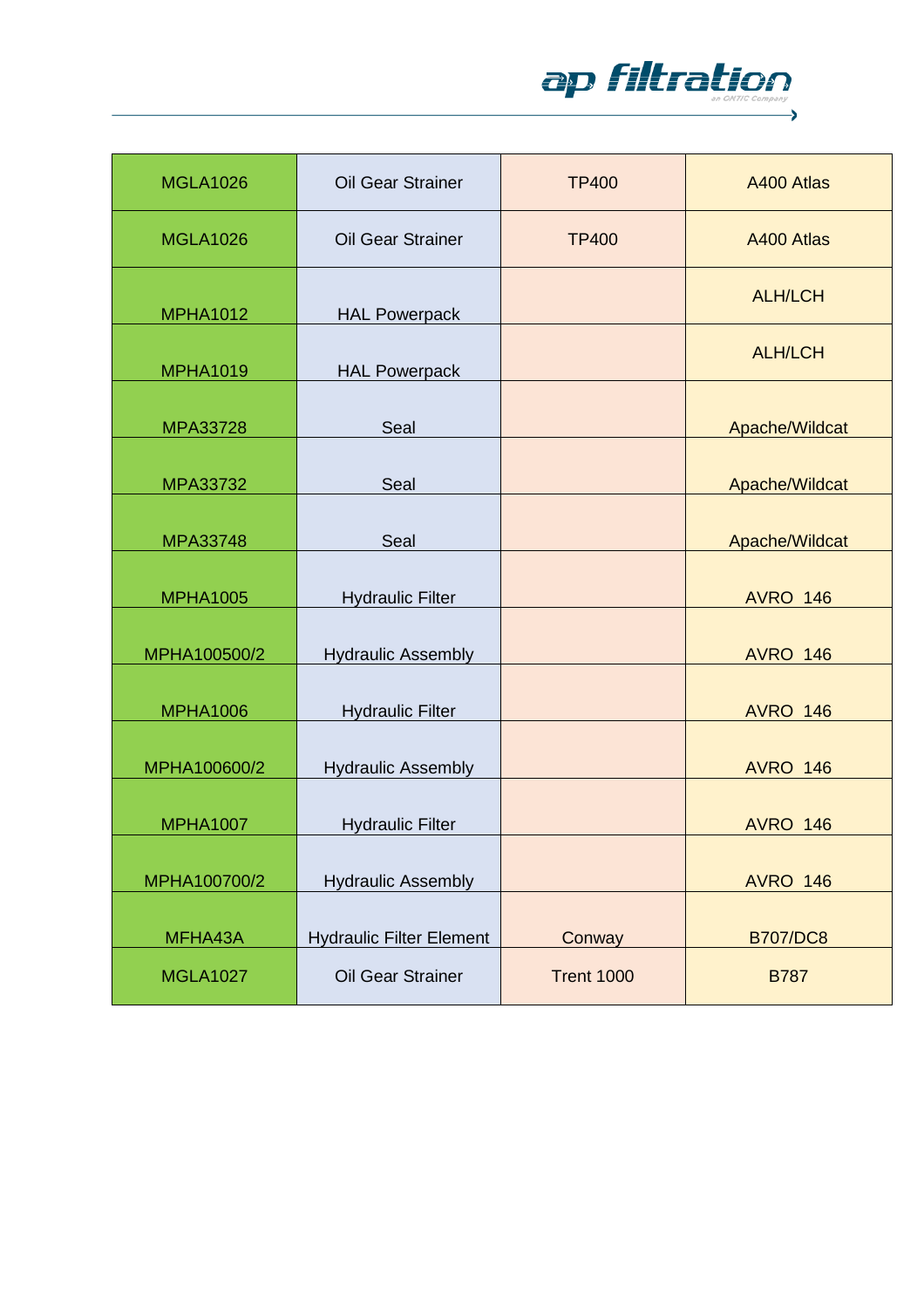

| <b>MGLA1028</b>                 | <b>Oil Gear Strainer</b>               | <b>Trent 1000</b> | <b>B787</b>                              |
|---------------------------------|----------------------------------------|-------------------|------------------------------------------|
| <b>MGLA1030</b>                 | <b>Oil Gear Strainer</b>               | <b>Trent 1000</b> | <b>B787</b>                              |
| <b>MGLA1032</b>                 | <b>Gearbox Oil Strainer</b>            | <b>Trent 1000</b> | <b>B787</b>                              |
| <b>MGLA1034</b>                 | <b>Gearbox Oil Strainer</b>            | <b>Trent 1000</b> | <b>B787</b>                              |
| <b>MGLA1035</b>                 | <b>Gearbox Oil Strainer</b>            | <b>Trent 1000</b> | <b>B787</b>                              |
| <b>MGLA1037</b>                 | <b>Oil Strainer</b><br>(Transfer Tube) | <b>Trent 1000</b> | <b>B787</b>                              |
| <b>MGLA1038</b>                 | Oil Strainer (Distributor)             | <b>Trent 1000</b> | <b>B787</b>                              |
| AP190                           | <b>Fuel Filter</b>                     | <b>Tyne</b>       | C160/Breguet 1150<br><b>France AF</b>    |
| MFFA533/1 &<br><b>MFFA301/1</b> | <b>LP Fuel Filter Element</b>          | <b>Tyne</b>       | C160/Breguet 1150<br><b>France AF</b>    |
| MPA31524                        | <b>W/W Filter Element</b>              | <b>Tyne</b>       | C160/Breguet 1150<br><b>France AF</b>    |
| <b>AVA1205C</b>                 | Coupling                               |                   | E200 Eurofighter                         |
| <b>AVA552C</b>                  | Coupling                               |                   | <b>E200 Eurofighter</b>                  |
| <b>APWC5671</b>                 | <b>W/W Filter Element</b>              |                   | <b>FV430 Series ARV MOD</b>              |
| <b>APWC26816</b>                | <b>W/W Element Assembly</b>            |                   | <b>FV430 Series MOD</b>                  |
| APWC26819                       | <b>W/W Filter Element</b>              |                   | <b>FV430 Series MOD</b>                  |
| MPA30502                        | <b>HP Oil Filter Element</b>           | Spey/Tay/BR710    | Gulfstream: 2,3,4, 5<br>G350/400/450/550 |
| MFFA370                         | <b>LP Fuel Filter Element</b>          | Spey/Tay/BR710    | Gulfstream: 2,3,4, 5<br>G350/400/450/550 |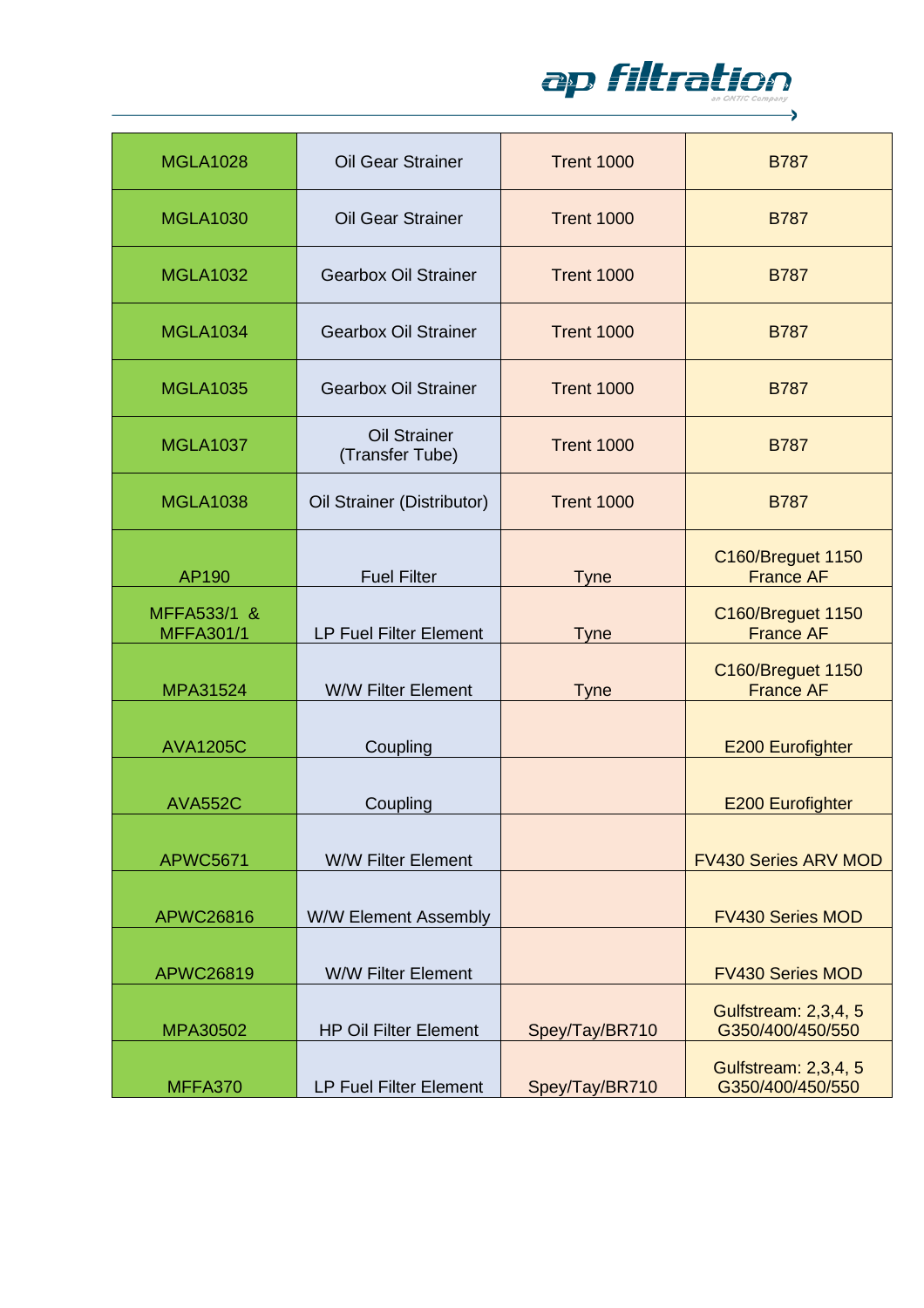

|                   | <b>Filter Element</b>     | Dart    |                            |
|-------------------|---------------------------|---------|----------------------------|
| <b>MFHA15101</b>  |                           |         | <b>HAL - HS748</b>         |
| <b>MFHA15101</b>  | <b>Filter Element</b>     | Dart    | <b>HAL - HS748</b>         |
|                   |                           |         |                            |
| <b>MFHA317/1A</b> | <b>Element Assy</b>       | Dart    | <b>HAL - HS748</b>         |
| <b>MFHA317/1A</b> | <b>Element Assy</b>       | Dart    | <b>HAL - HS748</b>         |
|                   |                           |         |                            |
| <b>MFHA31703</b>  | <b>Hyd Filter Assy</b>    | Dart    | <b>HAL - HS748</b>         |
|                   |                           |         |                            |
| <b>MFHA31703</b>  | <b>Hyd Filter Assy</b>    | Dart    | <b>HAL - HS748</b>         |
| <b>MFHA4330</b>   | <b>Hyd Filter Assy</b>    | Dart    | <b>HAL - HS748</b>         |
|                   |                           |         |                            |
| <b>MFHA4330</b>   | <b>Hyd Filter Assy</b>    | Dart    | <b>HAL - HS748</b>         |
|                   |                           |         |                            |
| MPHA102           | Hyd Filter for 10200      |         | <b>HAL HJT -16 Kiran</b>   |
| MPHA102           | Hyd Filter for 10200      |         | <b>HAL HJT -16 Kiran</b>   |
|                   |                           |         |                            |
| <b>MPHA10200</b>  | <b>Hyd Filter Assy</b>    |         | HAL HJT -16 Kiran          |
| <b>MFHA15101</b>  | <b>Filter Element</b>     | Dart    | <b>HAL-HS748</b>           |
|                   |                           |         |                            |
| <b>AVX1587</b>    | Coupling                  |         | <b>Harrier</b>             |
|                   |                           |         |                            |
| MPA30110          | <b>Hydraulic Filter</b>   | Pegasus | <b>Harrier HV8B</b>        |
| <b>AVX4470</b>    | Coupling                  | Adour   | Hawk/Sepecat<br>Jaguar/T45 |
|                   |                           |         | Hawk/Sepecat               |
| <b>MFFA582/3</b>  | <b>Fuel Filter</b>        | Adour   | Jaguar/T45                 |
|                   |                           |         | Hawk/Sepecat               |
| <b>MGFA1014</b>   | <b>HP Fuel Strainer</b>   | Adour   | Jaguar/T45                 |
|                   |                           |         |                            |
| AIR150414         | <b>Hydraulic Assembly</b> |         | <b>Hawker 800 (HS125)</b>  |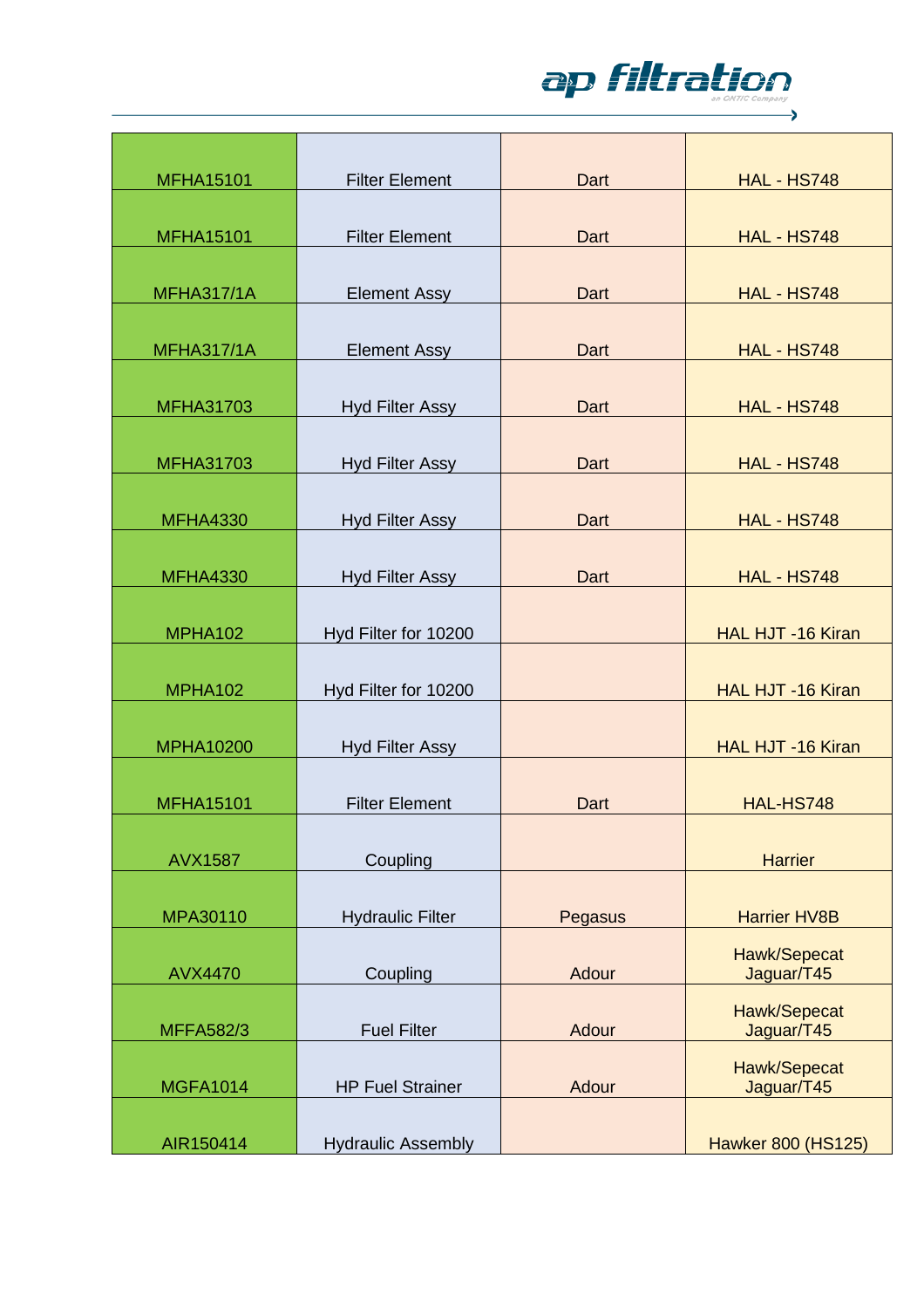

| AIR45412/0        | <b>Steering Feed Filter</b>     |                 | <b>Hawker 800 (HS125)</b>           |
|-------------------|---------------------------------|-----------------|-------------------------------------|
| AIR87366/0        | <b>Hydraulic Assembly</b>       |                 | <b>Hawker 800 (HS125)</b>           |
| <b>MFHA151/1A</b> | <b>Hydraulic Filter Element</b> |                 | <b>Hawker 800 (HS125)</b>           |
| MFHA15104/1       | <b>Hydraulic Assembly</b>       |                 | <b>Hawker 800 (HS125)</b>           |
| <b>MFHA189/1</b>  | <b>Hydraulic Filter Element</b> |                 | <b>Hawker 800 (HS125)</b>           |
| MPA31152          | Seal                            |                 | <b>Hawker 800 (HS125)</b>           |
| 3047107           | Oil Filter                      | <b>PW150</b>    | Q400                                |
| 3122427           | Oil Filter                      | <b>PW150</b>    | Q400                                |
| <b>CM2915</b>     | Coupling                        |                 | <b>Rail application</b>             |
| <b>CM5044</b>     | Coupling                        |                 | <b>Rail application</b>             |
| <b>AVX4678</b>    | Coupling                        | <b>Gear Box</b> | Saab-Gripen                         |
| MPA30570          | Main Oil Filter Dual Asy        | Avon            | <b>Siemens Turbine</b><br>generator |
| <b>MPA30582</b>   | Main Oil Filter Dual Asy        | Avon            | <b>Siemens Turbine</b><br>generator |